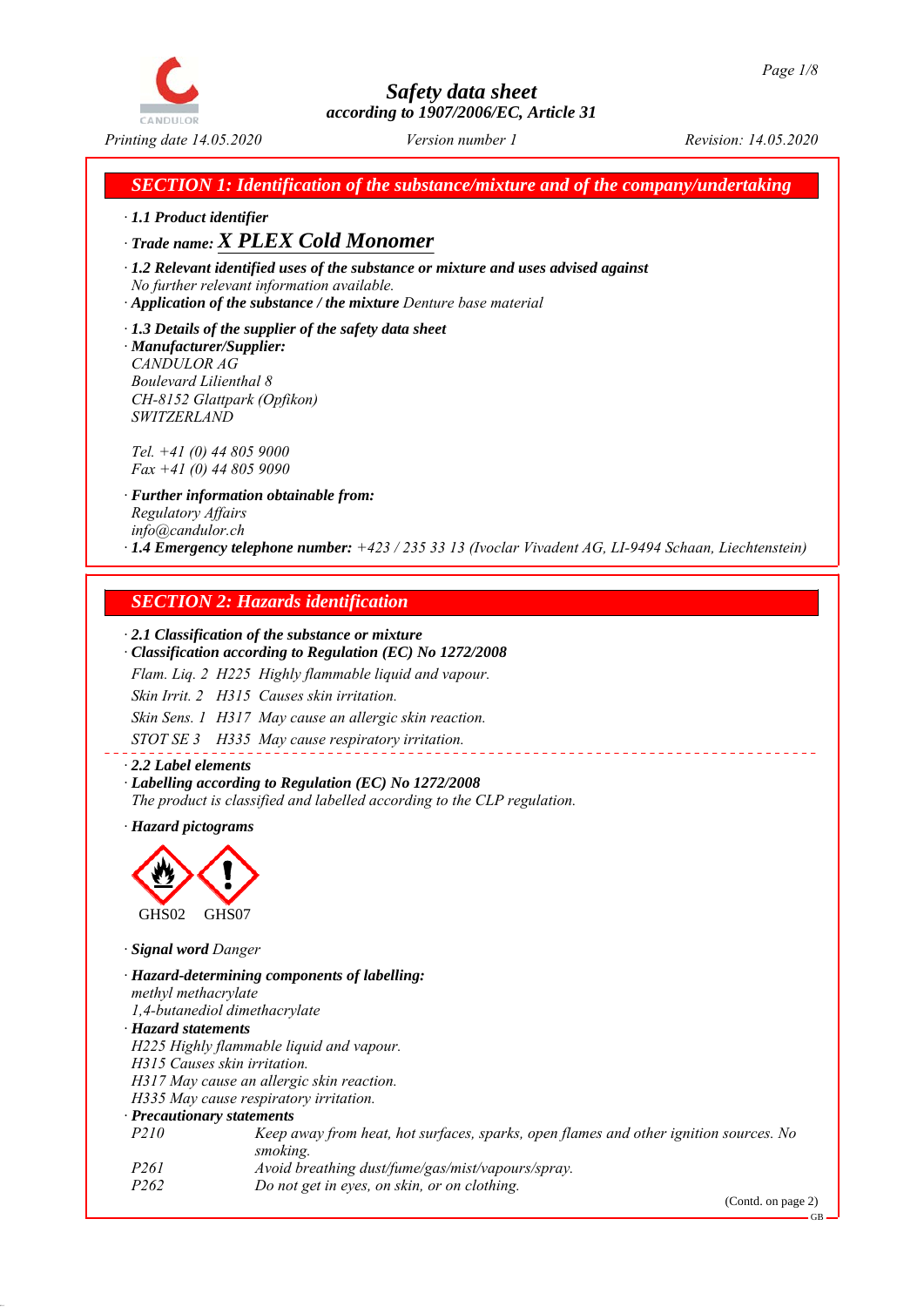*Printing date 14.05.2020 Revision: 14.05.2020 Version number 1*

# *Trade name: X PLEX Cold Monomer*

(Contd. of page 1)

*P280 Wear protective gloves/protective clothing/eye protection/face protection. P303+P361+P353 IF ON SKIN (or hair): Take off immediately all contaminated clothing. Rinse skin with water [or shower]. P501 Dispose of contents/container in accordance with local/regional/national/international regulations.*

*ꞏ 2.3 Other hazards*

*ꞏ Results of PBT and vPvB assessment*

*ꞏ PBT: Not applicable.*

*ꞏ vPvB: Not applicable.*

*SECTION 3: Composition/information on ingredients*

*ꞏ 3.2 Chemical characterisation: Mixtures*

*ꞏ Description: Mixture of substances listed below with nonhazardous additions.*

| · Dangerous components:                        |                                                              |            |
|------------------------------------------------|--------------------------------------------------------------|------------|
| $CAS: 80-62-6$                                 | methyl methacrylate                                          | 50-100%    |
| EINECS: 201-297-1                              | Flam. Liq. 2, H225; Skin Irrit. 2, H315; Skin Sens. 1, H317; |            |
| Reg.nr.: 01-2119452498-28-XXXX STOT SE 3, H335 |                                                              |            |
| $CAS: 2082-81-7$                               | $1,4$ -butanediol dimethacrylate                             | $3 - 10\%$ |
| <i>EINECS: 218-218-1</i>                       | Skin Irrit. 2, H315; Eye Irrit. 2, H319; Skin Sens. 1, H317; |            |
| Reg.nr.: 01-2119967415-30-XXXX STOT SE 3, H335 |                                                              |            |
|                                                |                                                              |            |

*ꞏ Additional information: For the wording of the listed hazard phrases refer to section 16.*

## *SECTION 4: First aid measures*

*ꞏ 4.1 Description of first aid measures*

*ꞏ General information: Immediately remove any clothing soiled by the product.*

*ꞏ After inhalation:*

*Supply fresh air; consult doctor in case of complaints.*

*In case of unconsciousness place patient stably in side position for transportation.*

*ꞏ After skin contact:*

*Immediately rinse with water.*

*If skin irritation continues, consult a doctor.*

- *ꞏ After eye contact: Rinse opened eye for several minutes under running water. Then consult a doctor.*
- *ꞏ After swallowing:*

*Rinse out mouth and then drink plenty of water.*

*Do not induce vomiting; call for medical help immediately.*

*ꞏ 4.2 Most important symptoms and effects, both acute and delayed No further relevant information available.*

*ꞏ 4.3 Indication of any immediate medical attention and special treatment needed*

*No further relevant information available.*

#### *SECTION 5: Firefighting measures*

*ꞏ 5.1 Extinguishing media*

*ꞏ Suitable extinguishing agents: CO2, powder or water spray. Fight larger fire with alcohol resistant foam.*

- *ꞏ For safety reasons unsuitable extinguishing agents: Water with full jet*
- *ꞏ 5.2 Special hazards arising from the substance or mixture No further relevant information available.*
- *ꞏ 5.3 Advice for firefighters*

*ꞏ Protective equipment: No special measures required.*

(Contd. on page 3)

GB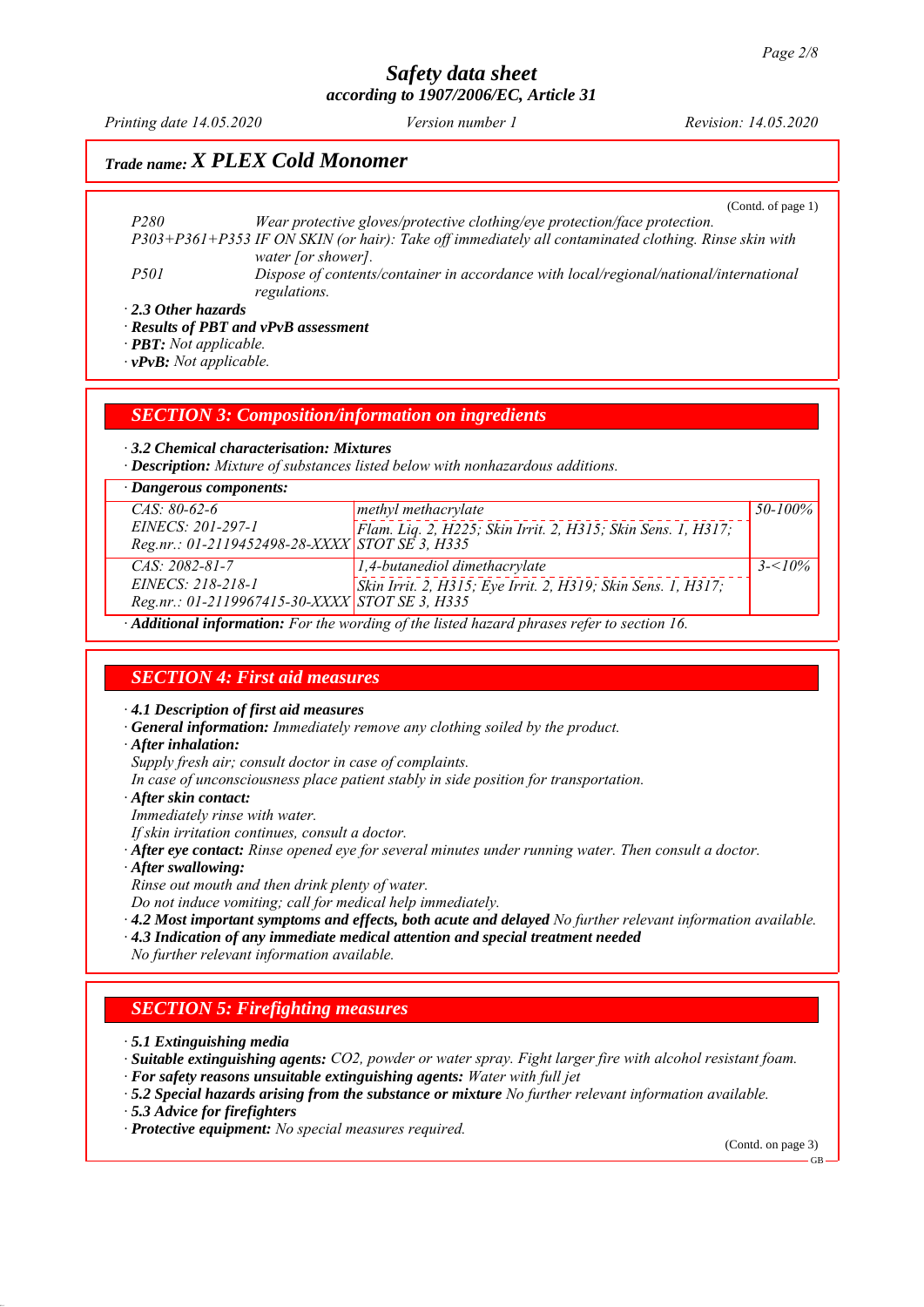*Printing date 14.05.2020 Revision: 14.05.2020 Version number 1*

(Contd. of page 2)

# *Trade name: X PLEX Cold Monomer*

*ꞏ Additional information Cool endangered receptacles with water spray.*

#### *SECTION 6: Accidental release measures*

- *ꞏ 6.1 Personal precautions, protective equipment and emergency procedures Wear protective equipment. Keep unprotected persons away.*
- *ꞏ 6.2 Environmental precautions: Do not allow to enter sewers/ surface or ground water.*
- *ꞏ 6.3 Methods and material for containment and cleaning up:*

*Absorb with liquid-binding material (sand, diatomite, acid binders, universal binders, sawdust). Ensure adequate ventilation.*

- *ꞏ 6.4 Reference to other sections*
- *See Section 7 for information on safe handling.*
- *See Section 8 for information on personal protection equipment.*

*See Section 13 for disposal information.*

#### *SECTION 7: Handling and storage*

*ꞏ 7.1 Precautions for safe handling*

*Only adequately trained personnel should handle this product. Ensure good ventilation/exhaustion at the workplace. For use in dentistry only.*

- *ꞏ Information about fire and explosion protection: Keep ignition sources away - Do not smoke. Protect against electrostatic charges.*
- *ꞏ 7.2 Conditions for safe storage, including any incompatibilities*
- *ꞏ Storage:*
- *ꞏ Requirements to be met by storerooms and receptacles: Store in a cool location. Store only in the original receptacle.*
- 
- *ꞏ Information about storage in one common storage facility: Store away from oxidising agents.*
- *ꞏ Further information about storage conditions:*
- *Keep container tightly sealed. Store receptacle in a well ventilated area. Protect from heat and direct sunlight.*
- *ꞏ 7.3 Specific end use(s) No further relevant information available.*

#### *SECTION 8: Exposure controls/personal protection*

*ꞏ Additional information about design of technical facilities: No further data; see item 7.*

*ꞏ 8.1 Control parameters*

*ꞏ Ingredients with limit values that require monitoring at the workplace:*

*CAS: 80-62-6 methyl methacrylate*

*WEL Short-term value: 416 mg/m³, 100 ppm*

*Long-term value: 208 mg/m³, 50 ppm*

*ꞏ Additional information: The lists valid during the making were used as basis.*

- *ꞏ 8.2 Exposure controls*
- *ꞏ Personal protective equipment:*
- *ꞏ General protective and hygienic measures:*
- *Usual hygienic measures for dental practice and dental laboratories. Keep away from foodstuffs, beverages and feed.*

(Contd. on page 4)

GB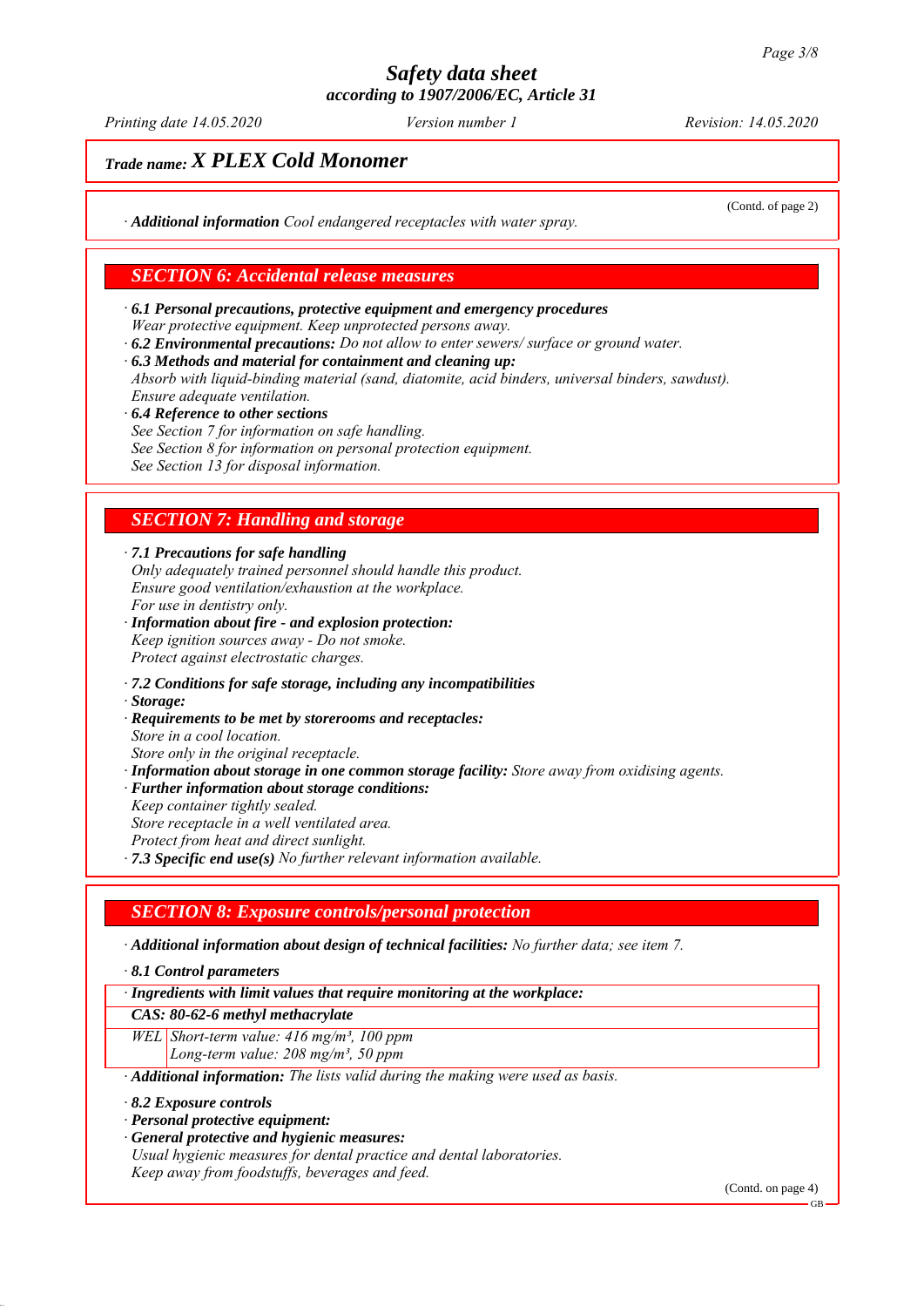$\overline{G}$ 

## *Safety data sheet according to 1907/2006/EC, Article 31*

*Printing date 14.05.2020 Revision: 14.05.2020 Version number 1*

# *Trade name: X PLEX Cold Monomer*



| · 9.1 Information on basic physical and chemical properties<br><b>General Information</b> |                                                                                                 |
|-------------------------------------------------------------------------------------------|-------------------------------------------------------------------------------------------------|
| $\cdot$ Appearance:                                                                       |                                                                                                 |
| Form:                                                                                     | Fluid                                                                                           |
| Colour:                                                                                   | Colourless                                                                                      |
| $\cdot$ Odour:                                                                            | Pungent                                                                                         |
| · Odour threshold:                                                                        | Not determined.                                                                                 |
| $\cdot$ pH-value:                                                                         | Not determined.                                                                                 |
| $\cdot$ Change in condition                                                               |                                                                                                 |
| Melting point/freezing point:                                                             | -48 °C                                                                                          |
| Initial boiling point and boiling range: $101 \text{ }^{\circ}\text{C}$                   |                                                                                                 |
| · Flash point:                                                                            | $10^{\circ}C$                                                                                   |
| · Ignition temperature:                                                                   | 430 °C                                                                                          |
| $\cdot$ Auto-ignition temperature:                                                        | Product is not selfigniting.                                                                    |
| $\cdot$ Explosive properties:                                                             | Product is not explosive. However, formation of explosive air/<br>vapour mixtures are possible. |
|                                                                                           | (Contd. on page 5)                                                                              |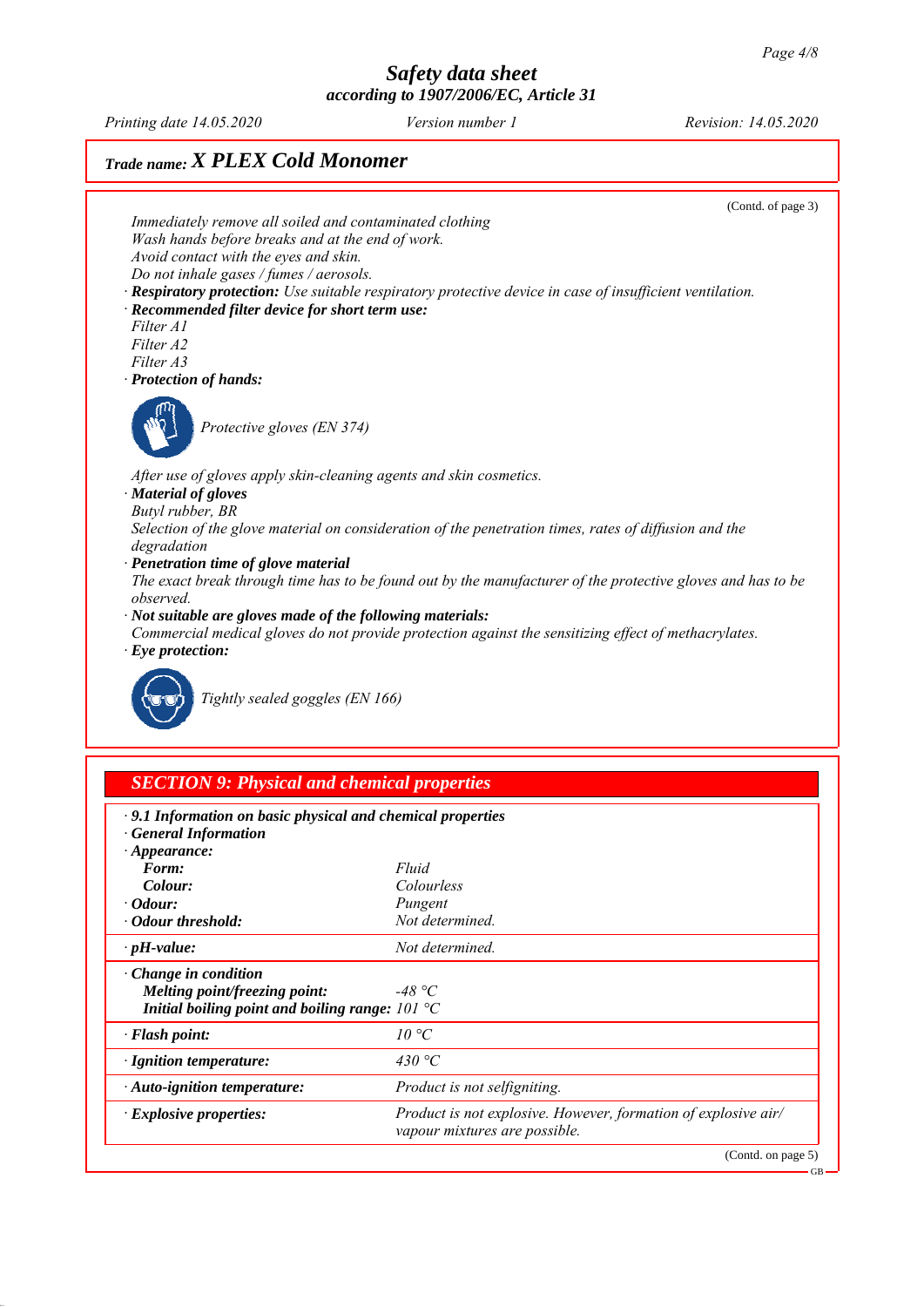## *Trade name: X PLEX Cold Monomer*

|                                           | (Contd. of page 4)                         |  |
|-------------------------------------------|--------------------------------------------|--|
| $\cdot$ Explosion limits:                 |                                            |  |
| Lower:                                    | 2.1 Vol $\%$                               |  |
| <b>Upper:</b>                             | 12.5 Vol $\%$                              |  |
| $\cdot$ Vapour pressure at 20 $\cdot$ C:  | $47$ hPa                                   |  |
| $\cdot$ Density at 20 $\cdot$ C:          | $0.943$ g/cm <sup>3</sup>                  |  |
| $\cdot$ Relative density                  | Not determined.                            |  |
| · Vapour density                          | Not determined.                            |  |
| $\cdot$ Evaporation rate                  | Not determined.                            |  |
| · Solubility in / Miscibility with        |                                            |  |
| water at $20^{\circ}$ C:                  | $1.6$ g/l                                  |  |
| · Partition coefficient: n-octanol/water: | Not determined.                            |  |
| $\cdot$ Viscosity:                        |                                            |  |
| Dynamic:                                  | Not determined.                            |  |
| Kinematic:                                | Not determined.                            |  |
| $\cdot$ 9.2 Other information             | No further relevant information available. |  |

#### *SECTION 10: Stability and reactivity*

*ꞏ 10.1 Reactivity No further relevant information available.*

- *ꞏ 10.2 Chemical stability Stable under normal handling and storage conditions.*
- *ꞏ Thermal decomposition / conditions to be avoided: No decomposition if used according to specifications.*
- *ꞏ 10.3 Possibility of hazardous reactions*

*Forms explosive gas mixture with air.*

*Reacts with strong oxidising agents.*

*Exothermic polymerisation.*

*ꞏ 10.4 Conditions to avoid No further relevant information available.*

- *ꞏ 10.5 Incompatible materials: No further relevant information available.*
- *ꞏ 10.6 Hazardous decomposition products: None under normal conditions of storage and use.*

## *SECTION 11: Toxicological information*

*ꞏ 11.1 Information on toxicological effects*

*ꞏ Acute toxicity Based on available data, the classification criteria are not met.*

#### *ꞏ LD/LC50 values relevant for classification:*

*CAS: 80-62-6 methyl methacrylate*

*Oral LD50 7872 mg/kg (rat)*

*ꞏ Skin corrosion/irritation*

*Causes skin irritation.*

*ꞏ Serious eye damage/irritation Based on available data, the classification criteria are not met.*

*ꞏ Respiratory or skin sensitisation*

*May cause an allergic skin reaction.*

*ꞏ Additional toxicological information: No further relevant information available.*

- *ꞏ Germ cell mutagenicity Based on available data, the classification criteria are not met.*
- *ꞏ Carcinogenicity Based on available data, the classification criteria are not met.*
- *ꞏ Reproductive toxicity Based on available data, the classification criteria are not met.*

*ꞏ STOT-single exposure*

*May cause respiratory irritation.*

*ꞏ STOT-repeated exposure Based on available data, the classification criteria are not met.*

(Contd. on page 6)

GB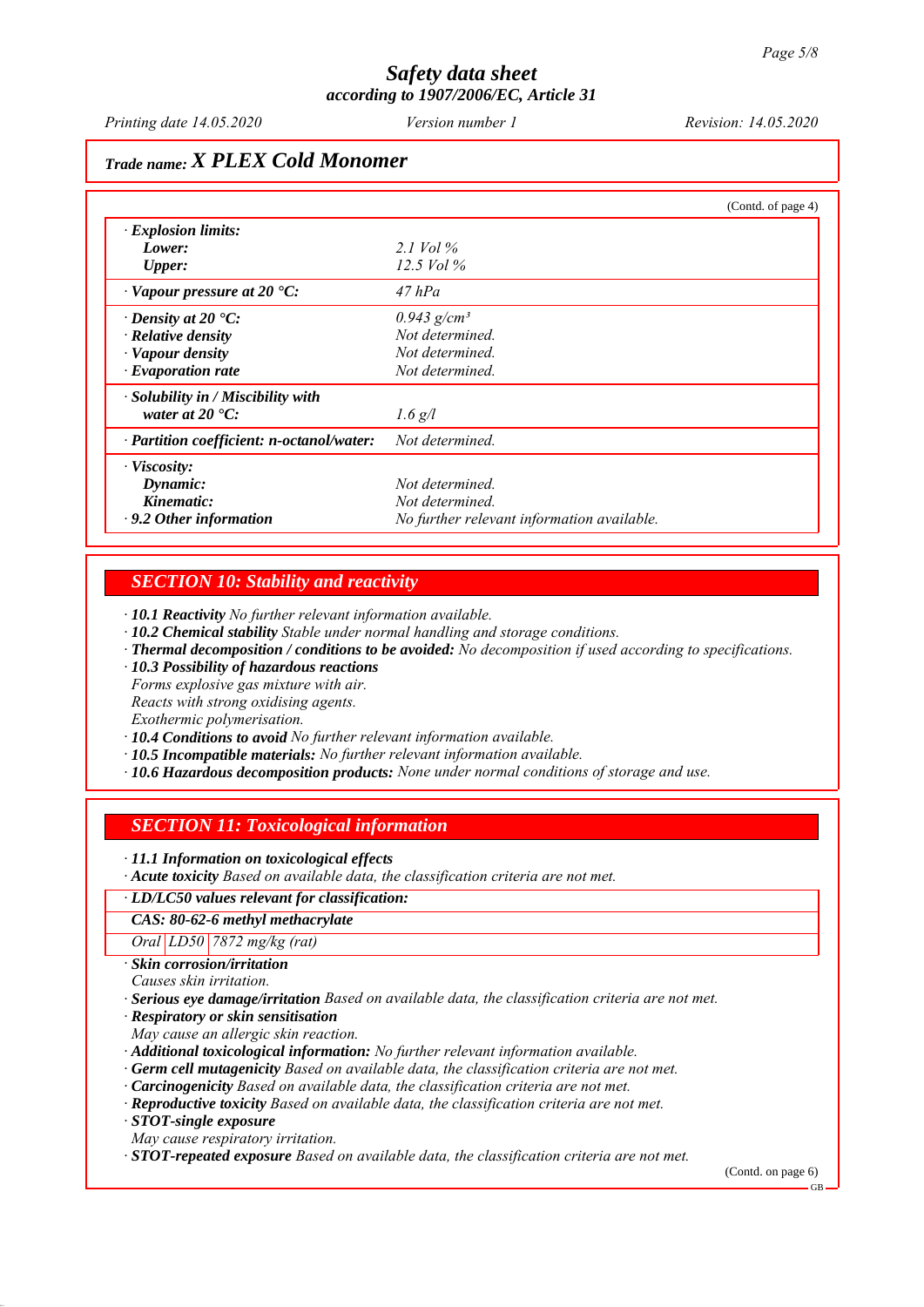*Printing date 14.05.2020 Revision: 14.05.2020 Version number 1*

(Contd. of page 5)

# *Trade name: X PLEX Cold Monomer*

*ꞏ Aspiration hazard Based on available data, the classification criteria are not met.*

#### *SECTION 12: Ecological information*

*ꞏ 12.1 Toxicity*

*ꞏ Aquatic toxicity: No further relevant information available.*

- *ꞏ 12.2 Persistence and degradability No further relevant information available.*
- *ꞏ 12.3 Bioaccumulative potential No further relevant information available.*
- *ꞏ 12.4 Mobility in soil No further relevant information available.*
- *ꞏ Additional ecological information:*
- *ꞏ General notes:*

*Water hazard class 1 (German Regulation) (Self-assessment): slightly hazardous for water Do not allow product to reach ground water, water course or sewage system.*

*ꞏ 12.5 Results of PBT and vPvB assessment*

*ꞏ PBT: Not applicable.*

*ꞏ vPvB: Not applicable.*

*ꞏ 12.6 Other adverse effects No further relevant information available.*

## *SECTION 13: Disposal considerations*

#### *ꞏ 13.1 Waste treatment methods*

*ꞏ Recommendation*

*Must not be disposed together with household garbage. Do not allow product to reach sewage system. Take to an approved landfill or a waste incineration plant, under conditions approved by the local authority.*

*ꞏ European waste catalogue*

*18 01 06\* chemicals consisting of or containing dangerous substances*

*ꞏ Uncleaned packaging:*

*ꞏ Recommendation: Disposal must be made according to official regulations.*

| $\cdot$ 14.1 UN-Number<br>· ADR/RID/ADN, IMDG, IATA   | <i>UN1247</i>                                                 |
|-------------------------------------------------------|---------------------------------------------------------------|
| $\cdot$ 14.2 UN proper shipping name<br>· ADR/RID/ADN | 1247 METHYL METHACRYLATE MONOMER,<br><i><b>STABILIZED</b></i> |
| $\cdot$ IMDG, IATA                                    | METHYL METHACRYLATE MONOMER, STABILIZED                       |
| $\cdot$ 14.3 Transport hazard class(es)               |                                                               |
| $\cdot$ ADR/RID/ADN                                   |                                                               |
|                                                       |                                                               |
| · Class                                               | 3 (F1) Flammable liquids.                                     |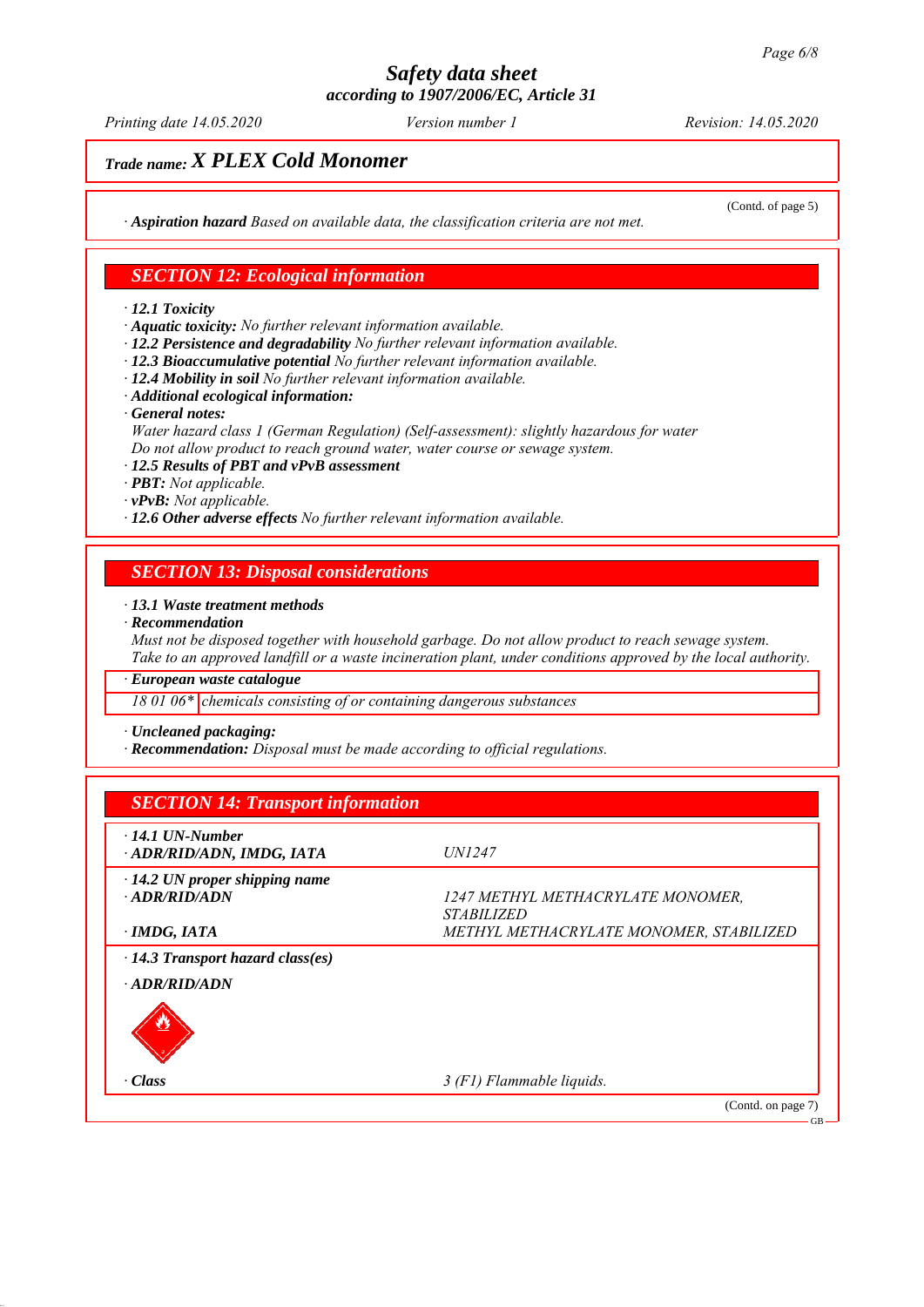# *Trade name: X PLEX Cold Monomer* (Contd. of page 6) *ꞏ Label 3 ꞏ IMDG, IATA ꞏ Class 3 Flammable liquids. ꞏ Label 3 ꞏ 14.4 Packing group ꞏ ADR/RID/ADN, IMDG, IATA II ꞏ 14.5 Environmental hazards: ꞏ Marine pollutant: No ꞏ 14.6 Special precautions for user Warning: Flammable liquids. ꞏ Hazard identification number (Kemler code): 339 ꞏ EMS Number: F-E,S-D ꞏ 14.7 Transport in bulk according to Annex II of Marpol and the IBC Code Not applicable. ꞏ Transport/Additional information: ꞏ ADR/RID/ADN <i>limited quantities (LQ) 1L*<br>*Code: Executed quantities (EO) Code: E2*  $\cdot$  *Excepted quantities (EQ) Maximum net quantity per inner packaging: 30 ml Maximum net quantity per outer packaging: 500 ml Transport category* **2**<br>*Tunnel restriction code D/E*  $\cdot$  **Tunnel restriction code** *ꞏ IMDG ꞏ Limited quantities (LQ) 1L ꞏ Excepted quantities (EQ) Code: E2 Maximum net quantity per inner packaging: 30 ml Maximum net quantity per outer packaging: 500 ml ꞏ UN "Model Regulation": UN1247, METHYL METHACRYLATE MONOMER, STABILIZED, 3, II*

## *SECTION 15: Regulatory information*

*ꞏ 15.1 Safety, health and environmental regulations/legislation specific for the substance or mixture*

*ꞏ Directive 2012/18/EU*

- *ꞏ Qualifying quantity (tonnes) for the application of lower-tier requirements 5000 t*
- *ꞏ Qualifying quantity (tonnes) for the application of upper-tier requirements 50000 t*
- *ꞏ REGULATION (EC) No 1907/2006 ANNEX XVII Conditions of restriction: 3*

*ꞏ National regulations:*

- *ꞏ Other regulations, limitations and prohibitive regulations*
- *The product is a medical device according to the Directive 93/42/EEC.*
- *ꞏ 15.2 Chemical safety assessment: A Chemical Safety Assessment has not been carried out.*

(Contd. on page 8)

GB